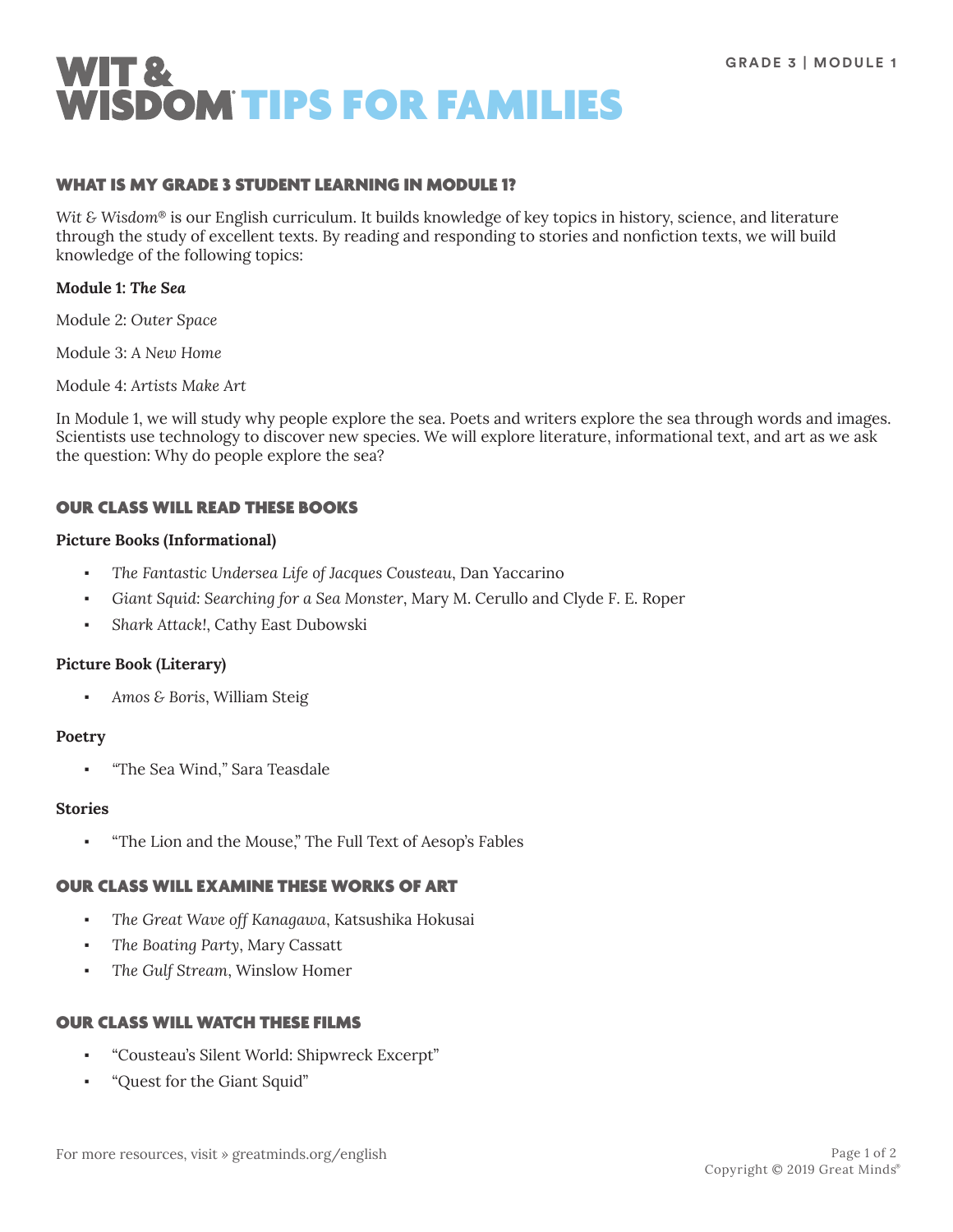- "Sperm Whale Encounter"
- "Why the Ocean Matters"

# OUR CLASS WILL ASK THESE QUESTIONS

- How do artists explore the sea?
- Why and how do scientists explore the sea?
- Why and how do scientists explore sea creatures?
- Why do people explore the sea?

# QUESTIONS TO ASK AT HOME

As you read with your Grade 3 student, ask:

What do you notice and wonder?

# BOOKS TO READ AT HOME

- *A Life in the Ocean: The Story of Oceanographer Sylvia Earle*, Claire A. Nivola
- *Shark Lady: The True Story of How Eugenie Clark Became the Ocean's Most Fearless Scientist*, Jess Keating
- *Shark Lady: True Adventures of Eugenie Clark*, Ann McGovern
- *Swimming with Sharks: The Daring Discoveries of Eugenie Clark*, Heather Lang
- *Manfish: A Story of Jacques Cousteau*, Jennifer Berne
- *Mary Cassatt: Extraordinary Impressionist Painter*, Barbara Herkert
- *The Great Wave: A Children's Book Inspired by Hokusai*, Veronique Massenot
- *Ocean: A Visual Miscellany*, Ricardo Henriques and Andre Letria
- Tentacles!: Tales of the Giant Squid, Shirley Raye Redmond
- *National Geographic Readers: Weird Sea Creatures*, Laura Marsh
- *Surprising Sharks: Read and Wonder*, Nicola Davies
- *National Geographic Kids First Big Book of the Ocean*, Catherine D. Hughes
- *Down, Down, Down: A Journey to the Bottom of the Sea*, Steve Jenkins
- *Sharks*, Seymour Simon
- *Seymour Simon's Extreme Oceans*, Seymour Simon
- Giant Squid, Candace Fleming
- *Narwhal: Unicorn of the Sea*, Janet Halfmann

# PLACES YOU CAN VISIT TO TALK ABOUT THE SEA

Visit the local zoo or aquarium. Ask:

- What do you notice about the environment?
- What do you wonder about the animals?

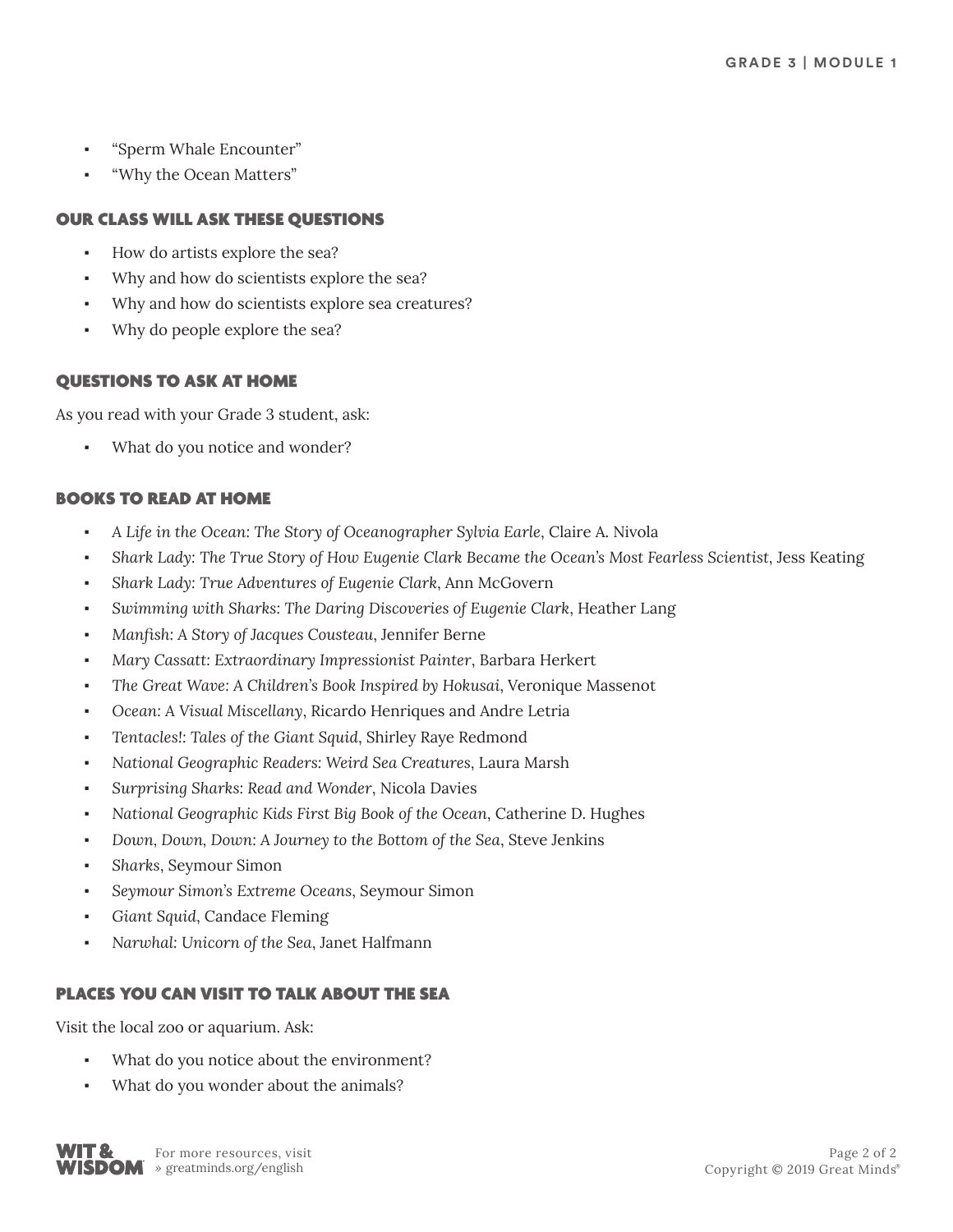

### WHAT IS MY GRADE 3 STUDENT LEARNING IN MODULE 2?

*Wit & Wisdom*® is our English curriculum. It builds knowledge of key topics in history, science, and literature through the study of excellent texts. By reading and responding to stories and nonfiction texts, we will build knowledge of the following topics:

Module 1: *The Sea*

### **Module 2:** *Outer Space*

Module 3: *A New Home*

Module 4: *Artists Make Art*

In Module 2, we will study how people have learned about space through history. By reading books and examining art, students explore our fascination with the cosmos, asking the question: How do people learn about space?

### OUR CLASS WILL READ THESE BOOKS

#### **Picture Books (Informational)**

- *Moonshot*, Brian Floca
- *One Giant Leap*, Robert Burleigh
- *Starry Messenger*, Peter Sís

### **Picture (Literary)**

▪ *Zathura*, Chris Van Allsburg

### **Articles**

- "Galileo's Starry Night," Kelly Terwilliger
- "Greek Myths," American Museum of Natural History
- "Apollo 11: The Eagle Has Landed," Leigh Anderson

#### **Stories**

- "Pegasus and Perseus," Anonymous
- "Pegasus and Bellerophon," Anonymous
- "Callisto and her Son," Anonymous

### OUR CLASS WILL EXAMINE THESE WORKS OF ART

- *Starfield*, Vija Celmins
- *Space Object Box*, Joseph Cornell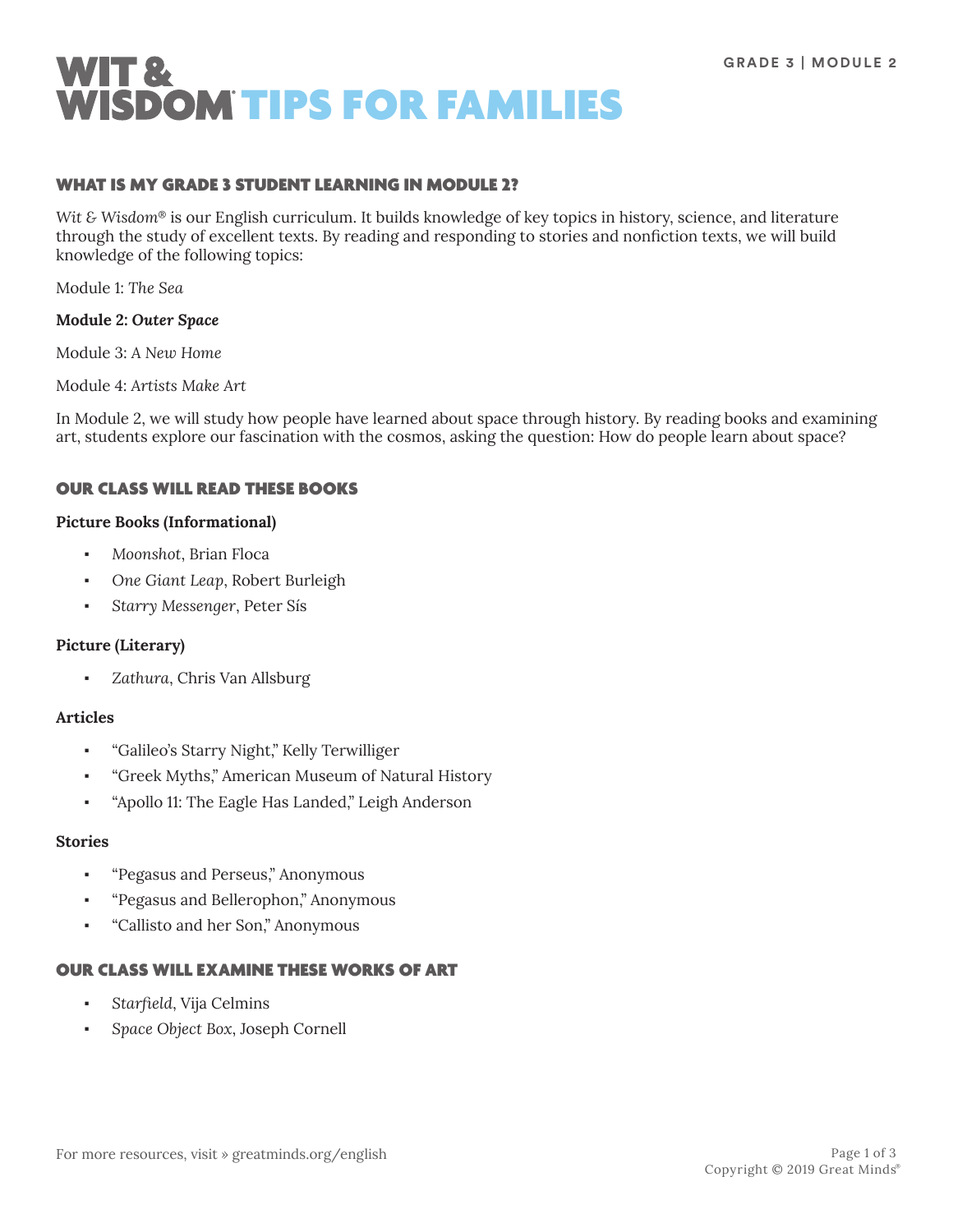### OUR CLASS WILL WATCH THESE FILMS

- "CBS News Moon Landing Coverage with Walter Cronkite (7/20/1969)"
- "Moon 101," National Geographic

## OUR CLASS WILL ASK THESE QUESTIONS

- How did Galileo learn about space?
- How did the astronauts of Apollo 11 learn about space?
- How do artists and writers help people learn about space?

### QUESTIONS TO ASK AT HOME

As you read with your Grade 3 student, ask:

- What's happening?
- What does a closer look at words and illustrations reveal about this text's deeper meaning?

### BOOKS TO READ AT HOME

- *Reaching for the Moon*, Buzz Aldrin
- *Moonwalk: The First Trip to the Moon*, Judy Donnelly
- *Footprints on the Moon*, Alexandra Siy
- *Team Moon: How 400,000 People Landed Apollo 11 on the Moon*, Catherine Thimmesh
- *Voyager's Greatest Hits: The Epic Trek to Interstellar Space*, Alexandra Siy
- *The Little Prince*, Antoine de Saint-Exupéry
- *The Adventures of Tintin: Explorers on the Moon*, Hergé
- *The Moon over Star*, Dianna Hutts Aston
- *Mr. Cornell's Dream Boxes*, Jeanette Winter
- Meteor!, Patricia Polacco
- Space, Will Osborne and Mary Pope Osborne
- The Moon, Seymour Simon
- Boy, Were We Wrong about the Solar System!, Kathleen V. Kudlinski
- *Find the Constellations*, H. A. Rey
- Next Time You See the Moon, Emily Morgan
- *The Stars: A New Way to See Them*, H. A. Rey
- Planets!, Editors of TIME for Kids
- Zoo in the Sky, Jacqueline Mitton
- *The Planet Gods*, Jacqueline Mitton
- *Once Upon a Starry Night: A Book of Constellations*, Jacqueline Mitton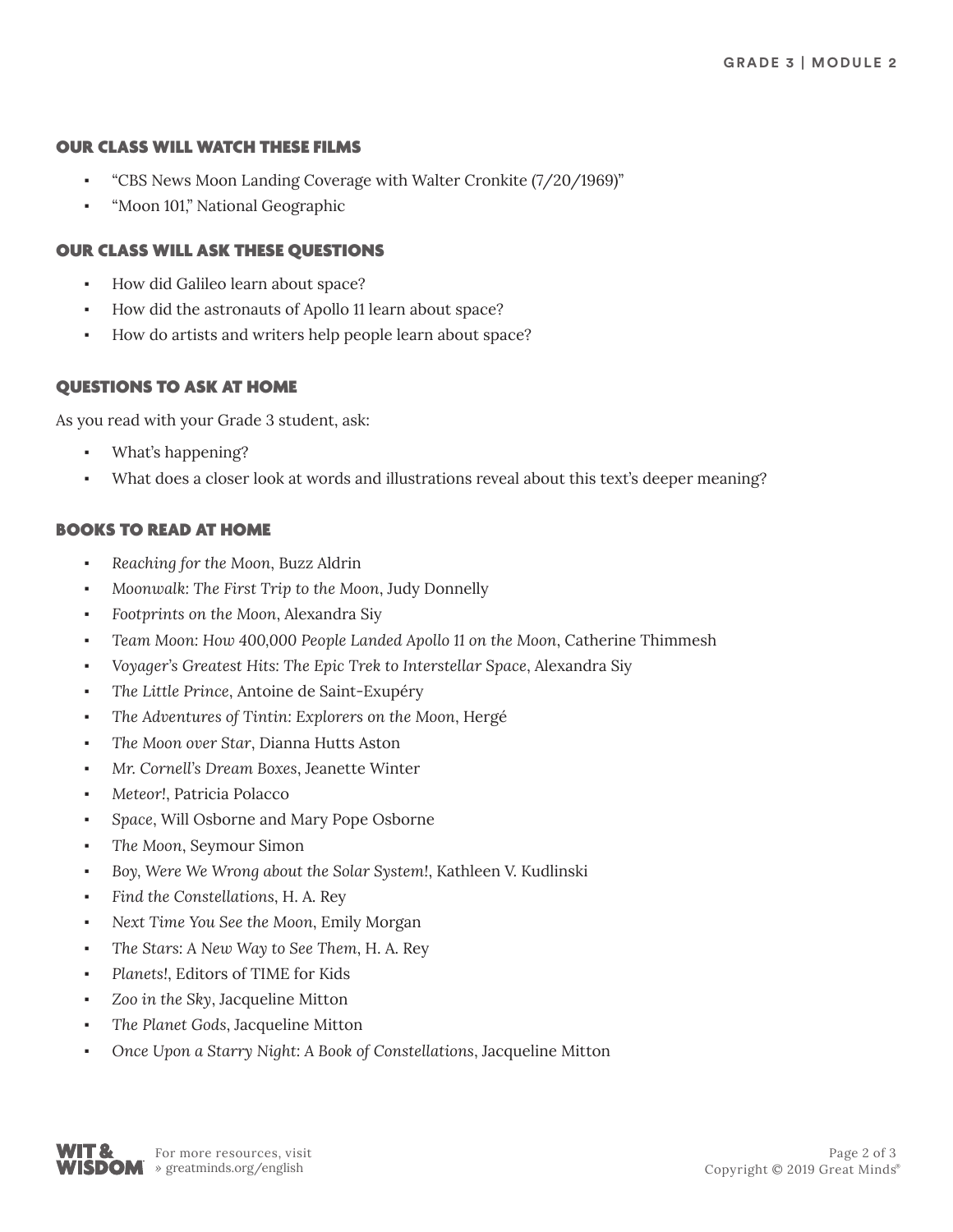# IDEAS FOR TALKING ABOUT SPACE

Go outside after dark together. Look up at the night sky and ask:

- What do you notice and wonder about space?
- What constellations do you see?
- Would you travel to space if you could? Why or why not?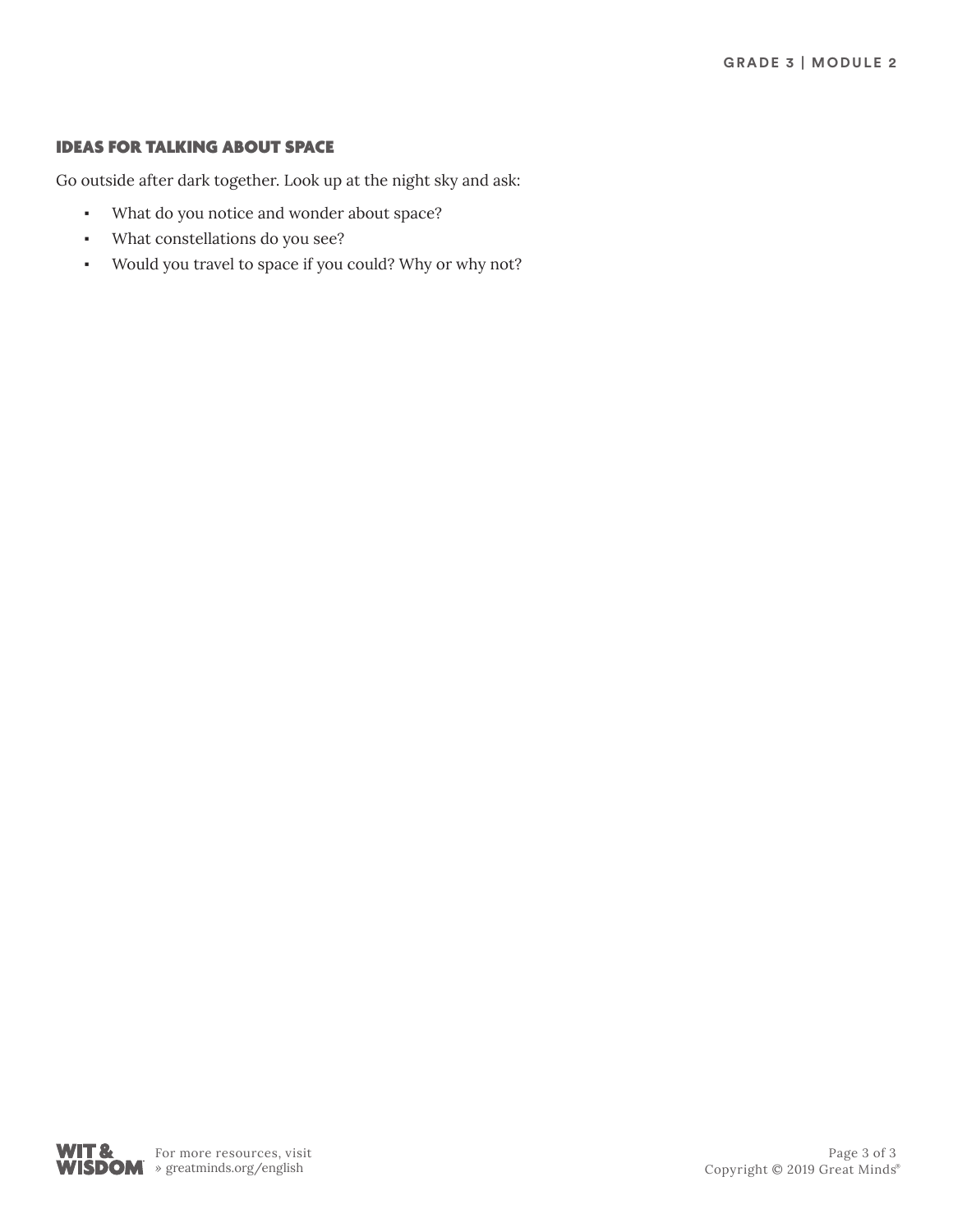

### WHAT IS MY GRADE 3 STUDENT LEARNING IN MODULE 3?

*Wit & Wisdom*® is our English curriculum. It builds knowledge of key topics in history, science, and literature through the study of excellent texts. By reading and responding to stories and nonfiction texts, we will build knowledge of the following topics:

Module 1: *The Sea*

Module 2: *Outer Space*

#### **Module 3:** *A New Home*

Module 4: *Artists Make Art*

In Module 3, students will explore the immigrant experience through the lens of stories. We will ask: How do stories help us understand immigrants' experiences?

### OUR CLASS WILL READ THESE BOOKS

#### **Picture Books (Literacy)**

- *Grandfather's Journey*, Allen Say
- *Tea with Milk*, Allen Say
- The Keeping Quilt, Patricia Polacco
- *Family Pictures*, Carmen Lomas Garza

#### **Picture Book (Informational)**

▪ *Coming to America: The Story of Immigration*, Betsy Maestro

### OUR CLASS WILL READ THIS STORY

▪ "Two Places to Call Home," Jody Kapp (Cobblestone article*)*

### OUR CLASS WILL EXAMINE THESE PHOTOGRAPHS

- *The Steerage*, Alfred Stieglitz
- "Untitled photograph of evacuees seeing the Statue of Liberty"

### OUR CLASS WILL EXAMINE THIS ARCHITECTURE

- "Liberty Enlightening the World," Frédéric Auguste Bartholdi
- "Gateway Arch," Eero Saarinen
- "The Washington Monument," Robert Mills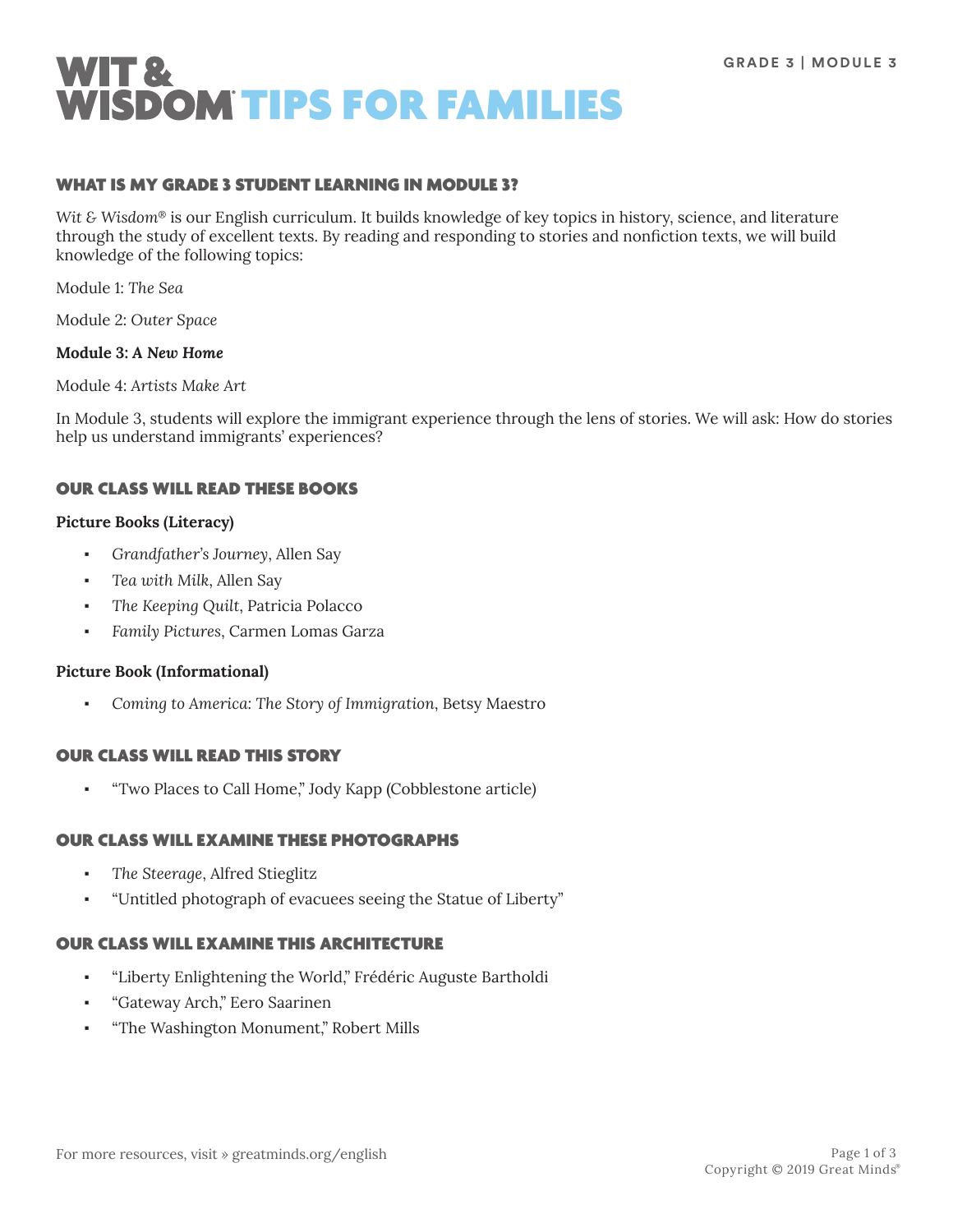### OUR CLASS WILL WATCH THESE VIDEOS

▪ "Día de los Muertos Festival 2015—Artist Talk by Carmen Lopez Garza 1." Smithsonian National Museum of the American Indian. (excerpts)

### OUR CLASS WILL LISTEN TO THESE HISTORICAL ACCOUNTS

- "Morris Remembers the Steamship," Ellis Island Oral History Collection, National Park Service
- "William Remembers the Storm," Ellis Island Oral History Collection, National Park Service
- "Oral History Library," The Statue of Liberty-Ellis Island Foundation, Inc.

### OUR CLASS WILL ASK THESE QUESTIONS

- What challenges do immigrants face in a new country?
- Why do people immigrate to America?
- How do immigrants respond to challenges in a new country?

# QUESTIONS TO ASK AT HOME

As you read with your Grade 3 student, ask:

What is the essential meaning, or most important message in this book?

### BOOKS TO READ AT HOME

- *At Ellis Island: A History in Many Voices*, Louise Peacock
- *Ellis Island*, Elaine Landau
- **Immigrant Kids, Russell Freedman**
- *Lowji Discovers America*, Candace Fleming
- Wishtree, Katherine Applegate
- *Nory Ryan's Song*, Patricia Reilly Giff
- In the Year of the Boar and Jackie Robinson, Bette Bao Lord
- Paper Son: Lee's Journey to America, Helen Foster James
- Peppe the Lamplighter, Elisa Bartone
- *Four Feet, Two Sandals*, Karen Lynn Williams
- *Sitti's Secrets*, Naomi Shihab Nye
- The Memory Coat, Elvira Woodruff
- *Tucky Jo and Little Heart*, Patricia Polacco
- *Lailah's Lunchbox: A Ramadan Story*, Reem Faruqi
- Landed, Milly Lee
- **Her Right Foot, Dave Eggers**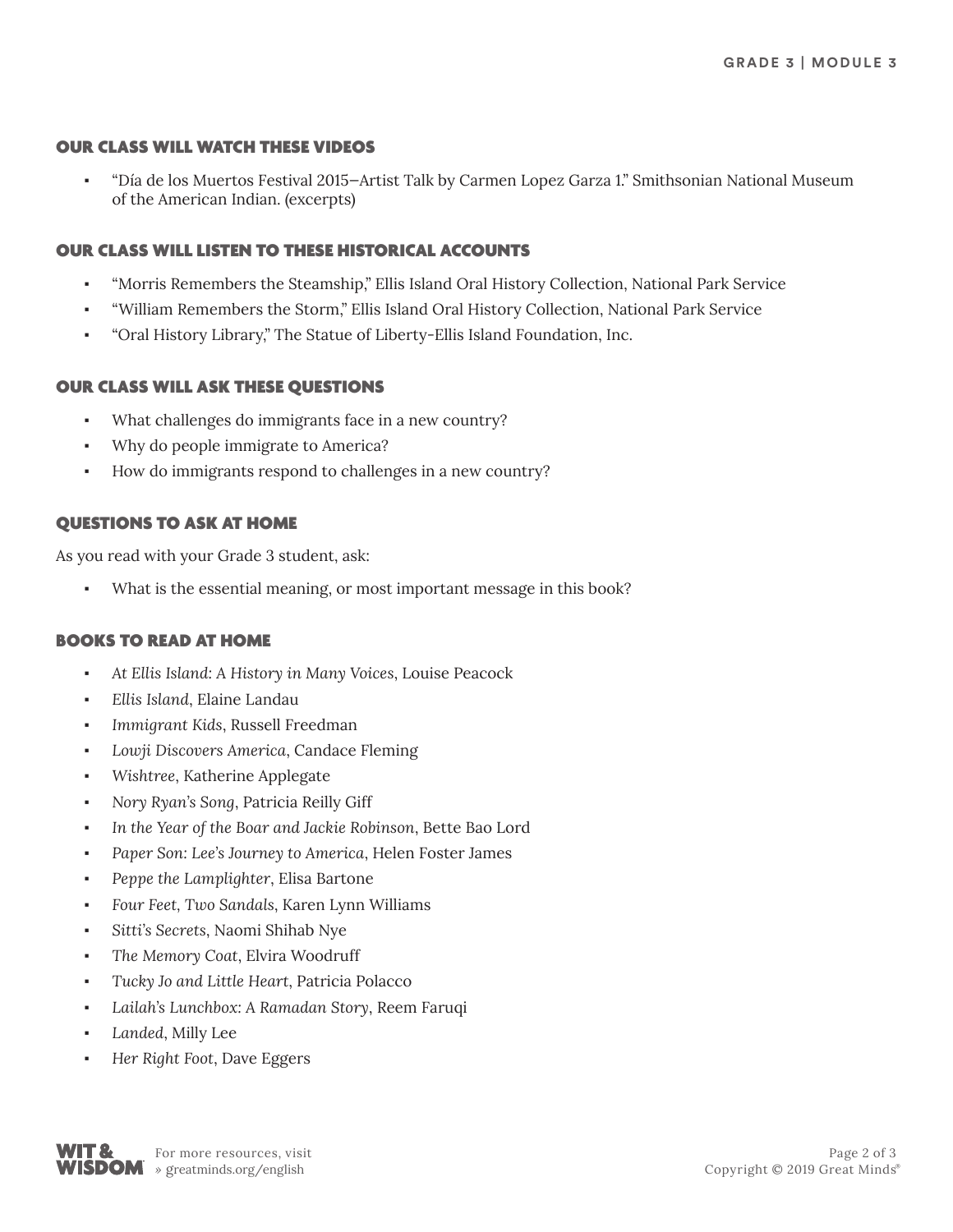- *The Great Migration: An American Story*, Walter Dean Myers and Jacob Lawrence
- *Rebekkah's Journey: A World War II Refugee Story*, Ann E. Burg
- Statue of Liberty: A Tale of Two Countries, Elizabeth Mann
- *Hannah's Journal: The Story of an Immigrant Girl*, Marissa Moss
- *A Civil War Scrapbook: I Was There Too!*, History Colorado
- Unspoken, Henry Cole
- **Bull Run, Paul Fleischman**

# IDEAS FOR TALKING ABOUT THE IMMIGRANT EXPERIENCE

Share your family's history. Consider the following:

- Your family's country of ancestry on a map or globe
- Customs, traditions, and food from your family's country of origin
- Folktales and music from your family's country of origin

Learn more about the Statue of Liberty and other monuments. Consider the following:

- Taking a virtual tour of the Statue of Liberty
- Visiting a local monument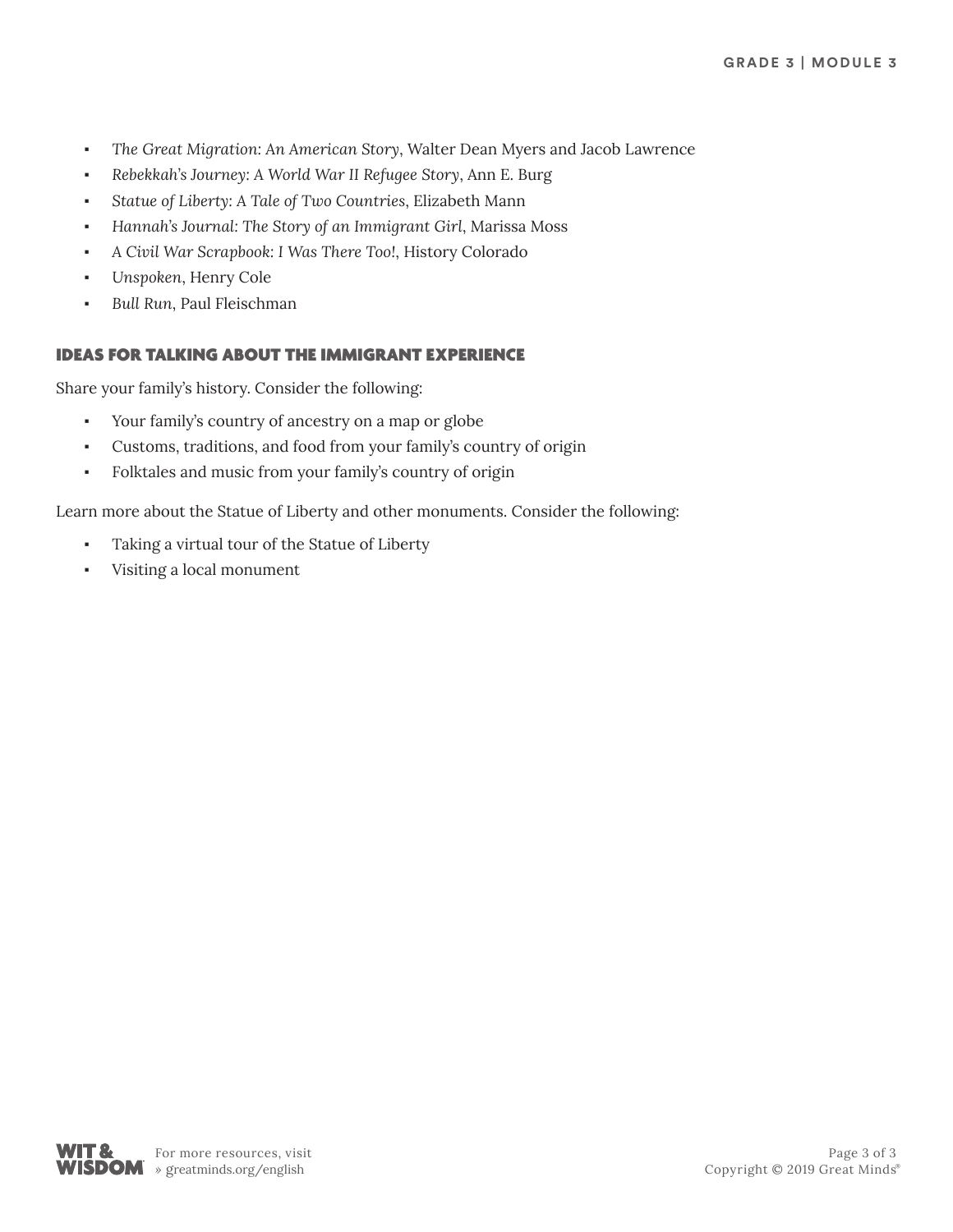

### WHAT IS MY GRADE 3 STUDENT LEARNING IN MODULE 4?

*Wit & Wisdom*® is our English curriculum. It builds knowledge of key topics in history, science, and literature through the study of excellent texts. By reading and responding to stories and nonfiction texts, we will build knowledge of the following topics:

Module 1: *The Sea*

Module 2: *Outer Space*

Module 3: *A New Home*

### **Module 4:** *Artists Make Art*

In Module 4, students will explore the creative impulse as they read biographies of artists in the fields of dance, literature, the visual arts, and music. In addition to reading about the artists, students encounter the work of each of these artists. We will ask: What is an artist?

### OUR CLASS WILL READ THESE BOOKS

#### **Picture Book (Literacy)**

▪ *Emma's Rug,* Allen Say

#### **Picture Books (Informational)**

- *Alvin Ailey*, Andrea Davis Pinkney
- *A River of Words: The Story of William Carlos Williams*, Jen Bryant
- *Action Jackson*, Jan Greenberg and Sandra Jordan
- *When Marian Sang*, Pam Muñoz Ryan

### OUR CLASS WILL READ THESE ARTICLES

- "Working as a Team on Children's Books," Roberta Hershenson
- "Brian Pinkney," National Center for Children's Literature
- "A Signature Work," Muse Magazine

### OUR CLASS WILL READ THIS POEM

▪ "Willow Poem," William Carlos Williams

### OUR CLASS WILL READ THIS INTERVIEW

▪ "Andrea Davis Pinkney Interview Transcript," Scholastic Students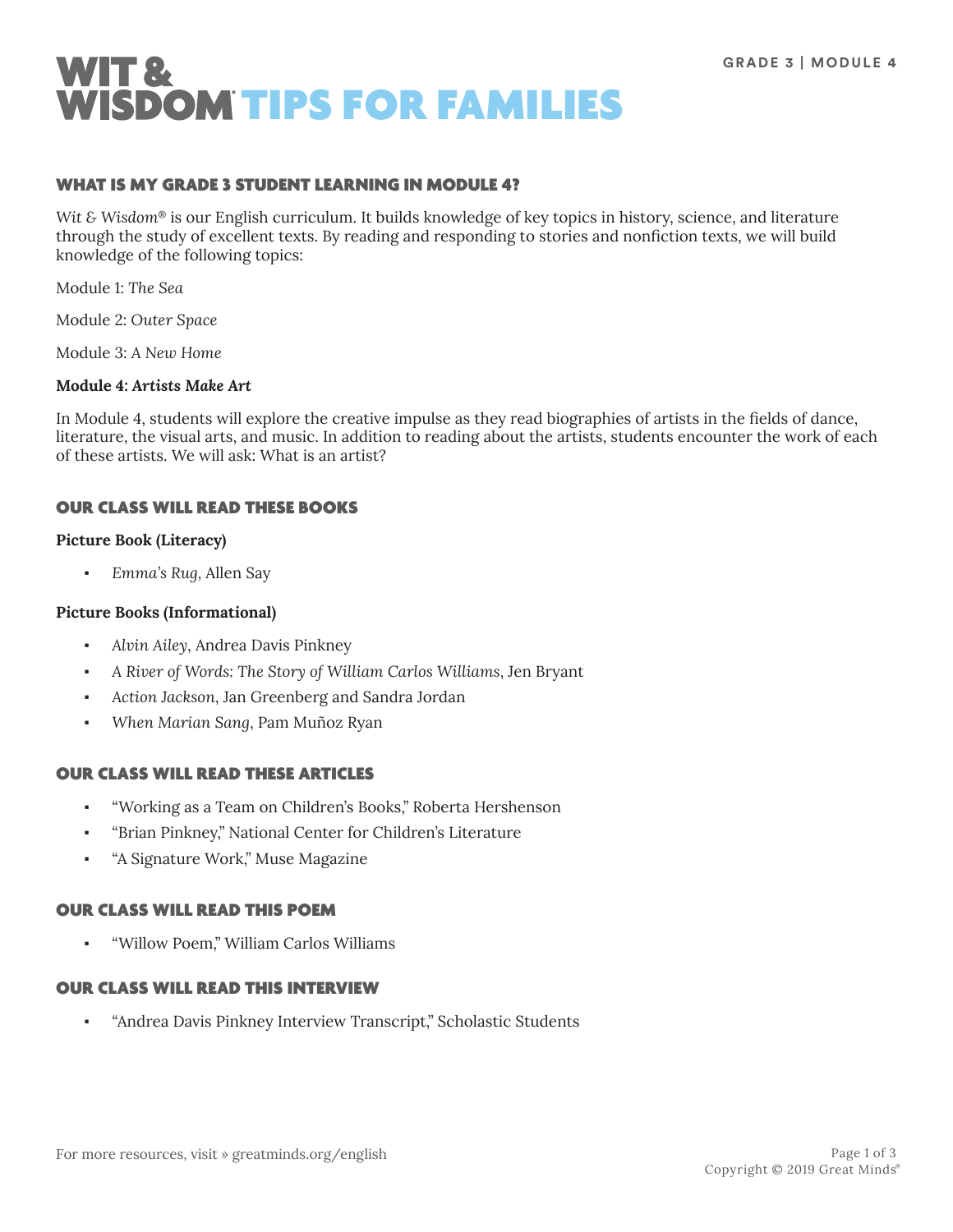### OUR CLASS WILL EXAMINE THESE PAINTINGS

- I Saw the Figure 5 in Gold, Charles Demuth
- *My Egypt*, Charles Demuth
- *Number 1, 1950 (Lavender Mist)*, Jackson Pollock
- *Number 11, 1952 (Blue Poles)*, Jackson Pollock
- *Mural*, Jackson Pollock

### OUR CLASS WILL EXAMINE THIS PHOTOGRAPH

"Marian Anderson singing in front of Lincoln Memorial"

### OUR CLASS WILL WATCH THESE VIDEOS

- "Sometimes I Feel Like a Motherless Child, Marian Anderson"
- "Excerpt from 1988 interview with Alvin Ailey"
- "Revelations at 50, Alvin Ailey"
- "Christine Dixon discussing Blue Poles"
- "Jackson Pollock, Hans Namuth"
- "Newsreel footage of Marian Anderson's first Lincoln Memorial"
- "Excerpts of *Revelations*, Alvin Ailey"

### OUR CLASS WILL ASK THESE QUESTIONS

- What inspires artists?
- How do artists make art?
- What are some character traits that are useful to artists?
- Why is art important?

### QUESTIONS TO ASK AT HOME

As you read with your Grade 3 student, ask:

How does this text build your knowledge of artists and art?

### BOOKS TO READ AT HOME

- Stone Giant: Michelangelo's David and How He Came to Be, Jane Sutcliffe
- *Who Was Leonardo da Vinci?*, Roberta Edwards
- *The Music in George's Head: George Gershwin Creates Rhapsody in Blue*, Suzanne Slade
- *Who Was Pablo Picasso?*, True Kelley
- Sandy's Circus: A Story about Alexander Calder, Tanya Lee Stone